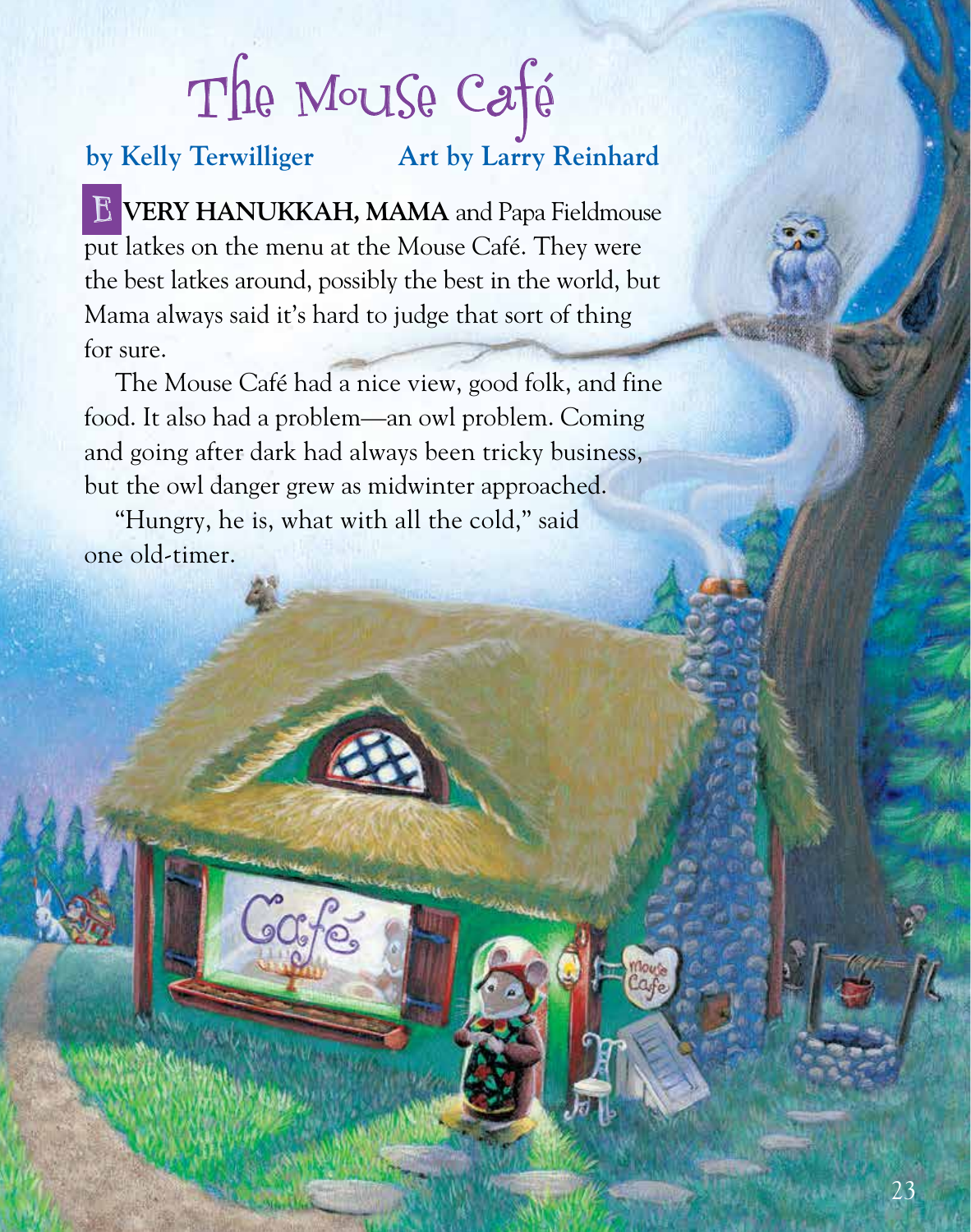"Depressed," said another. "When I get glum, I eat. So does he."

"I don't fancy being an owl's comfort, myself," said a third.

And so as Hanukkah approached, the Mouse Café stood empty. Every window had a menorah waiting to be lit. Every table had dreidels waiting to be spun. Possibly the best latkes in the world sizzled in the kitchen, but nobody came.

"It's all right, Mama," said Cheese and Whisker. "We can have Hanukkah with just us, you know."

"Of course," said Mama. "But there are lots of lonely folks out there. It's a shame we can't celebrate together." She lit the menorahs. The light glimmered in the empty café, and faint, mysterious music floated up from the path outside.

They heard a tap on the door.

"Who could that be?" said Papa, as he rose to answer it.

An old gentleman mouse stood on the step. White flakes dusted his coat. It had begun to snow.

"Come in," said Mama and Papa. "Please, warm yourself!"

The mouse hung up his coat and sat down. Cheese and Whisker brought him warm cider and a plate of latkes.

"Ah!" he said, taking a bite. "The best latkes in the world!"

"Oh," said Mama, "It's hard to judge that sort of thing for sure."

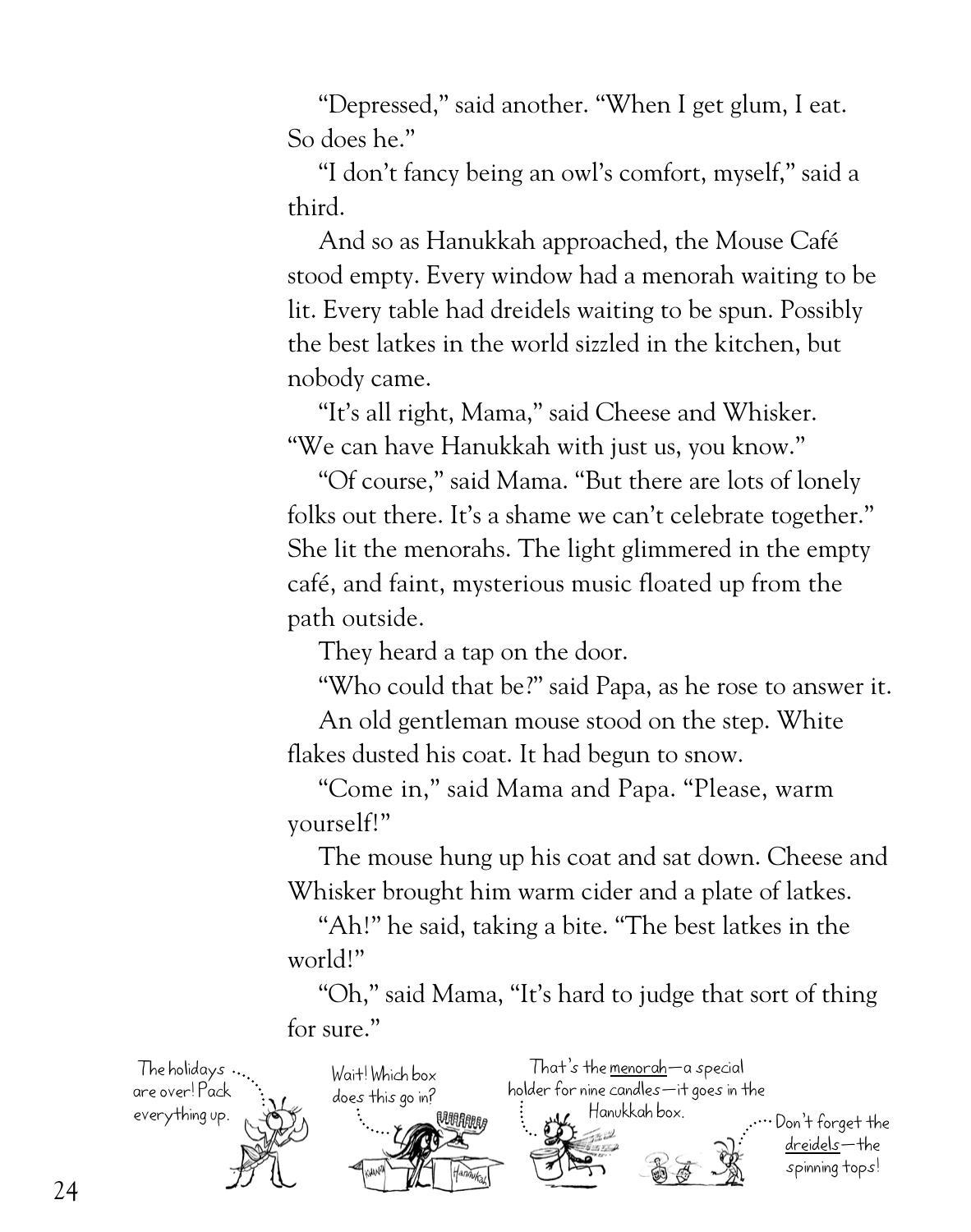The old mouse nodded. "Such delicious latkes, and nobody here but me. It does seem a shame, doesn't it?"

"Yes," said Papa. He explained about the owl. "Folks are afraid to come," he concluded. "I can't blame them."

The stranger was quiet. "I have an idea," he said. "Come with me!" He led Cheese and Whisker outside. A painted house on wheels sat in front of the Mouse Café.

"My home," the old mouse said. It was beautiful. Near the back was a crank. Cheese and Whisker stared.

"Turn it," said the old mouse. Cheese and Whisker turned the crank, and jingling music poured out. The stranger smiled. "Keep turning."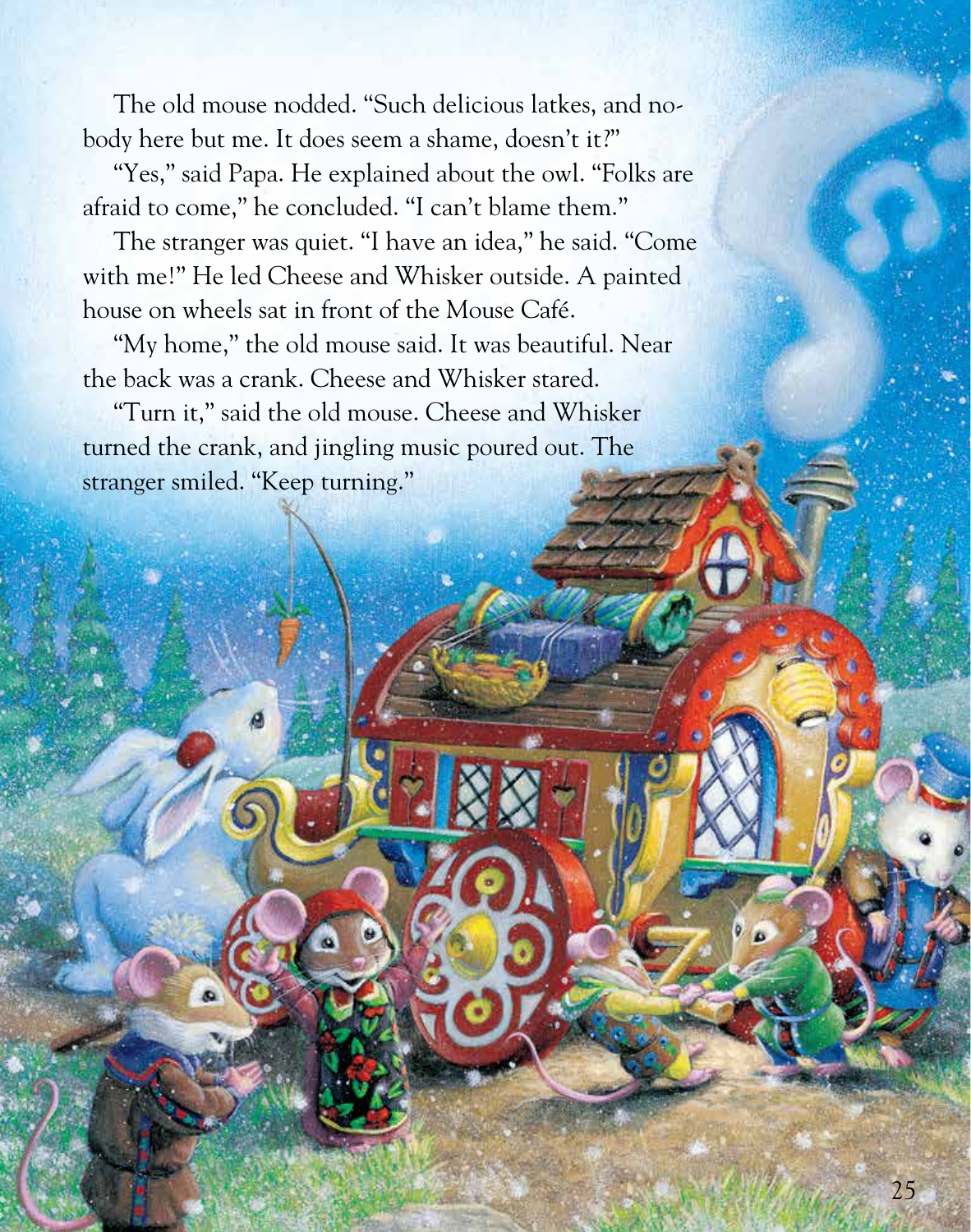Carefully, he opened a door on the side of the house, and out popped a tiny stove. He lit it, waited, and nodded. "I will be back," he said. "Keep turning the crank, and no harm will come to you!"

It grew darker. Eyes peered from forest shadows, but no one dared to come out.

The old mouse returned with Papa and a bowl of grated potato. "If you will fry up a latke here on my stove, we shall attempt my plan," he said.

"Isn't this something!" said Papa, examining the stove. He waited while the oil heated, then dropped in a dollop of potato. It smelled delicious! Cheese and Whisker turned and turned the crank. The music tinkled into the night like stars while the snow fell softly around them. Then a low hoot echoed across the meadow. The mice froze.

"Keep the music going, my friends," said the old mouse softly. "Never fear! And you, sir, flip that latke as high as you can."

Papa gave the latke a mighty flip, and it went twirling up, up, up into the air. When it came down, it was dusted with snow that had not yet fallen. The owl hooted once more, closer this time.

"Again!" whispered the mouse. So the little mice turned the crank, and Papa flipped the latke even higher than before.

"One more time!" whispered the old mouse. The latke soared. As they watched it fall, a dark shape swooped out of the trees and snatched it from the air. With a low hoot and a flap of enormous wings, the owl flew away.

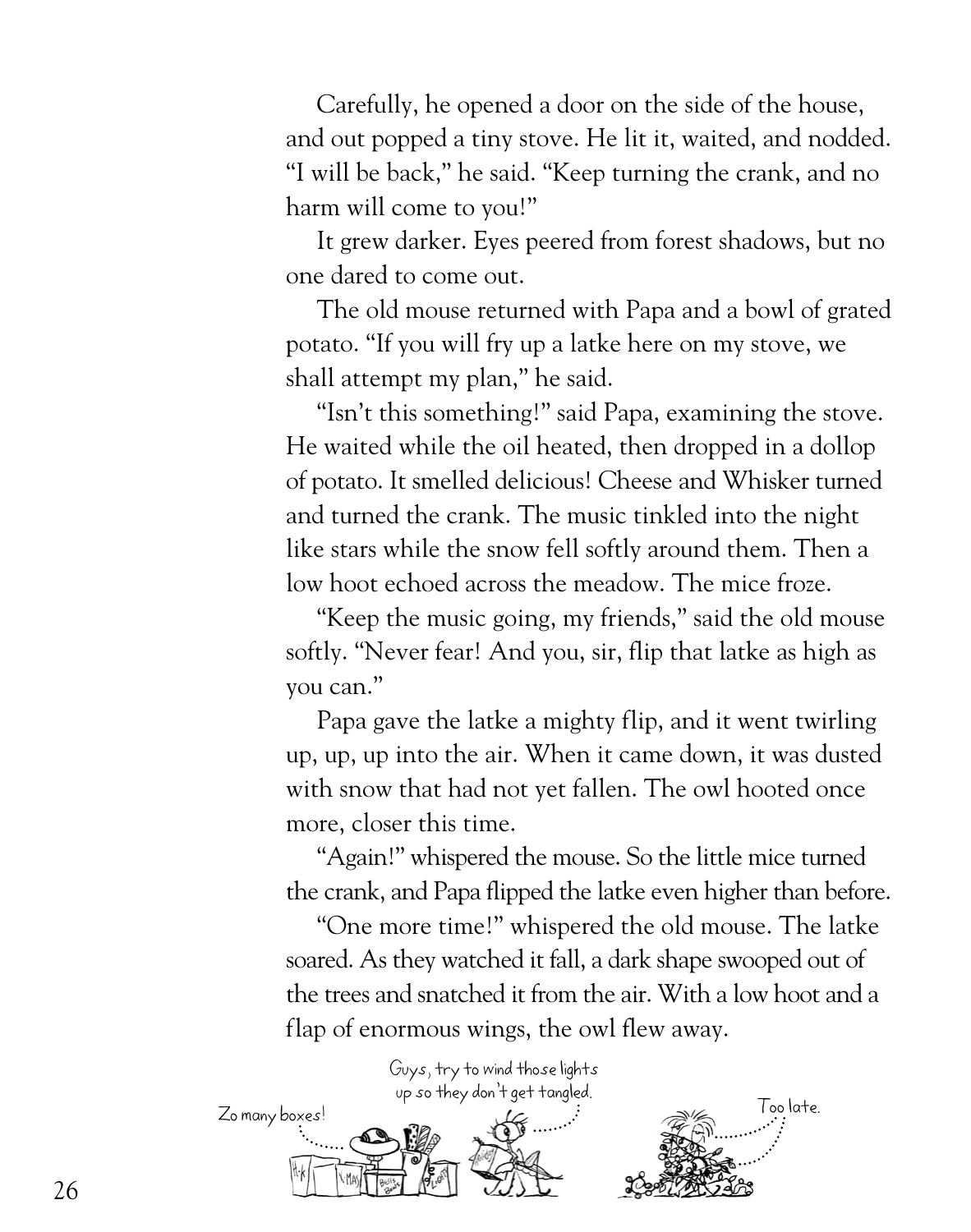There was silence—Cheese and Whisker had forgotten the crank. Then a cheer went up from the edge of the wood. At least for a while, the owl was gone!

The next night, they did it all over again. This time Mama fried the latkes and flipped them into the sky. Again, the owl swooped by to grab one before flying off. And so it continued: each night, forest folk waited while the music played and the latkes flew until the owl had made its Hanukkah catch and soared away.

By the time we pack it all up it

¡Caramba! We have a lot of holiday stuff.

will be the holidays again!  $\begin{array}{cc} \n\therefore & \n\end{array}$  :  $\begin{array}{cc} \n\therefore & \n\end{array}$  Can't we just leave the decorations up all year?